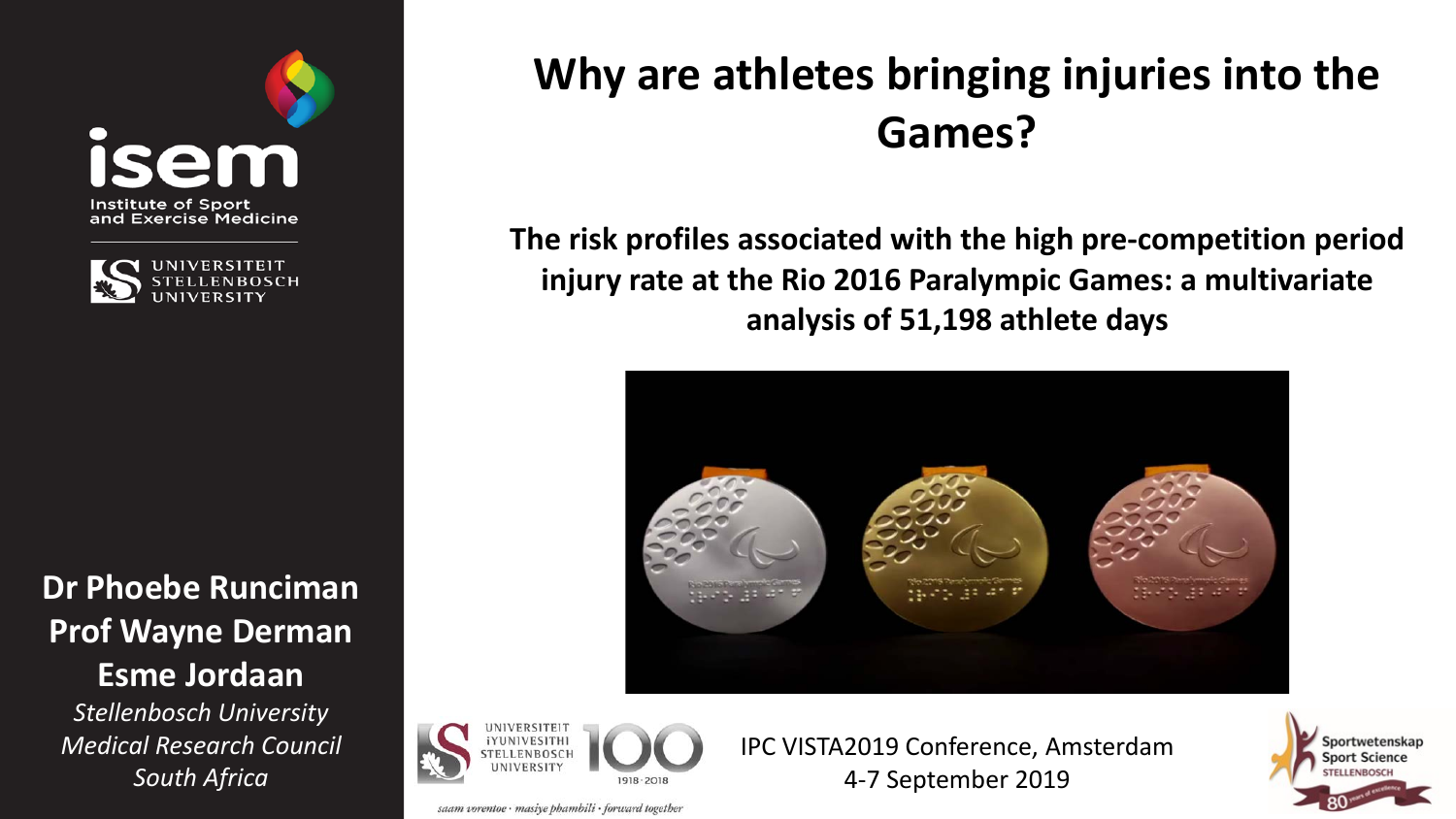# Injury & illness surveillance in Para athletes



#### **Longitudinal injury surveillance at Paralympic Games**

- Pioneer studies conducted prior to 2012 in Winter Games methodology limitations
- Introduction of the IPC Injury and Illness (I&I) surveillance in the Para athlete population
- London 2012 Tokyo 2020

## **Web-based Injury and Illness Surveillance System (WEB-IISS)**

- Designed for teams with own medical support
- Information provided by athlete masterlist: age, sex, sport, classification, impairment
- Information obtained through survey: injury chronicity, mechanisms, contributing factors, stage of Games, protective gear, symptoms, anatomical area, severity, time loss, special investigations, final diagnosis
- Inclusion team physician
- Exposure data  $-$  team size x days participating
- IRB: University of Brighton (FREGS/ES/12/11); Stellenbosch University (N16/05/067)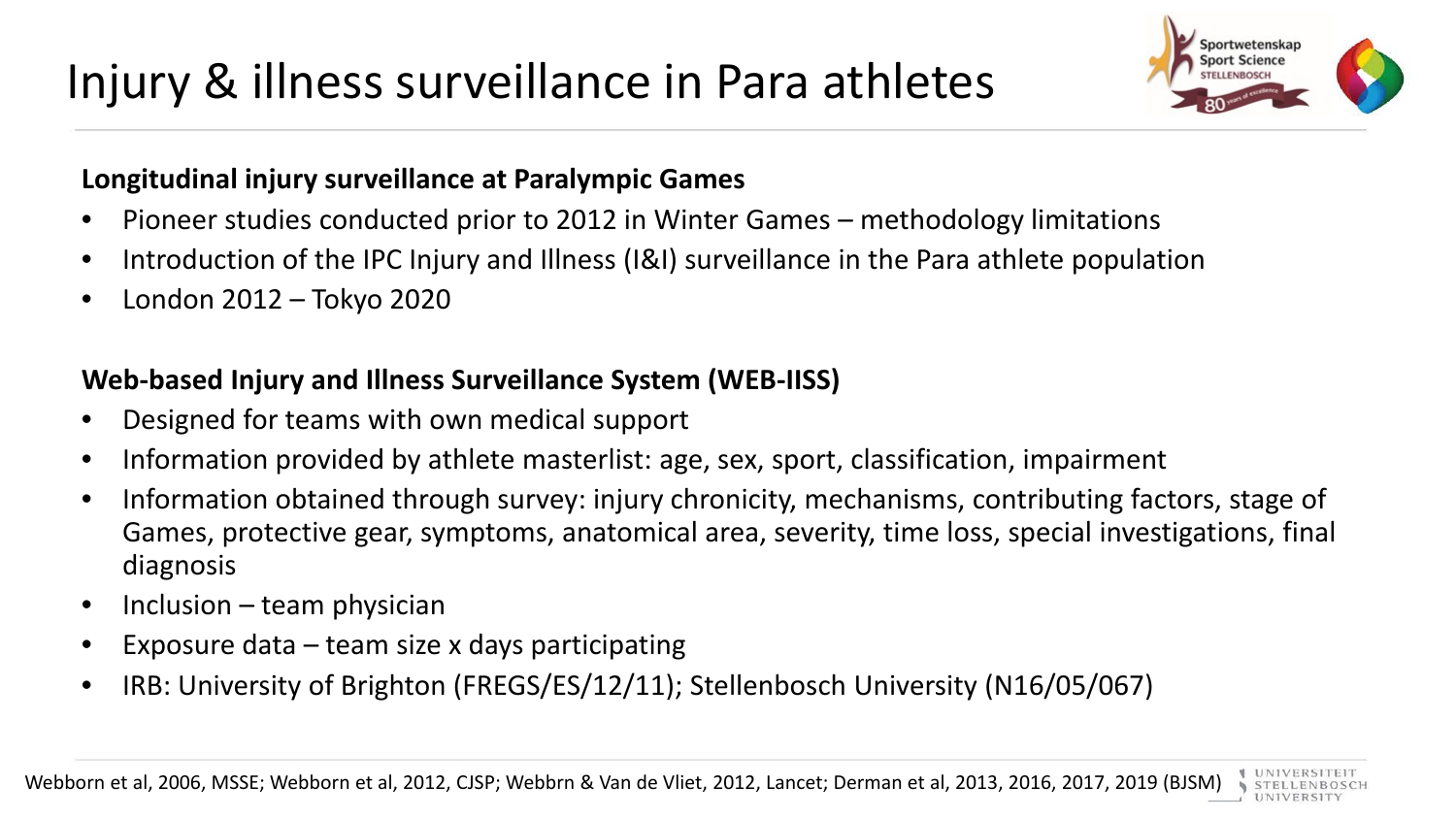

Derman et al, 2017 (BJSM)

Poisson regression modelling

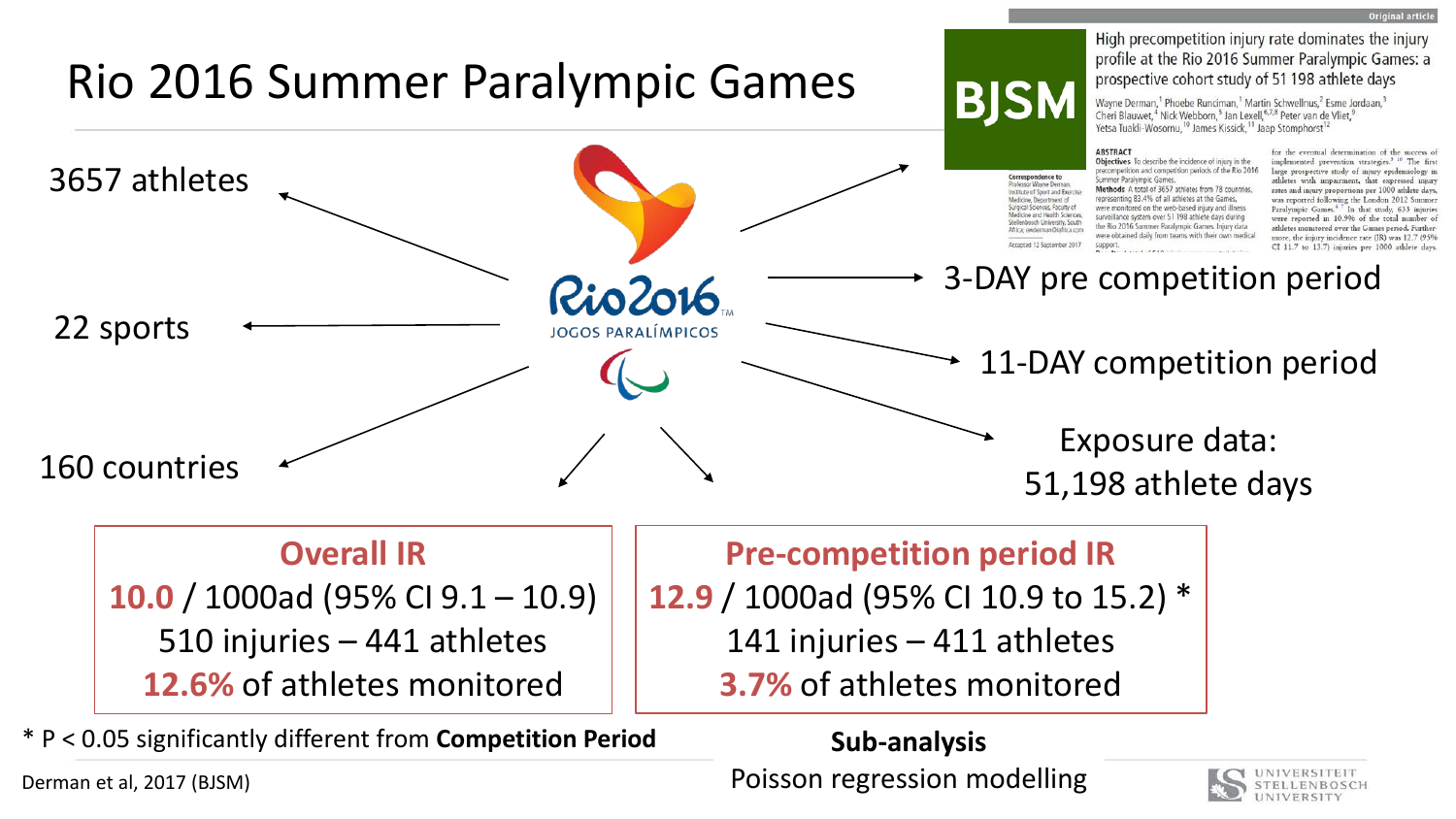| <b>Sex</b>                    | <b>Chronicity</b>                    | <b>Total number of</b><br>athletes at games | <b>Total number</b><br>of athlete<br>days | of injuries | Total number   Total number<br>of athletes<br>with an<br>injury | Injury incidence rate:<br>number of injuries/1000<br>athlete days (95% CI) | P value ( $p <$<br>0.05) |  |  |  |  |
|-------------------------------|--------------------------------------|---------------------------------------------|-------------------------------------------|-------------|-----------------------------------------------------------------|----------------------------------------------------------------------------|--------------------------|--|--|--|--|
| <b>Pre-competition period</b> |                                      |                                             |                                           |             |                                                                 |                                                                            |                          |  |  |  |  |
| <b>Female</b>                 | Acute traumatic/<br>acute on chronic | 1389                                        | 4167                                      | 44          | 44                                                              | $10,4(3.9 - 7.6)$                                                          | 0.0001                   |  |  |  |  |
|                               | Overuse                              | 1389                                        | 4167                                      | 30          | 28                                                              | $7,2(4.9-10.5)$                                                            | 0.002                    |  |  |  |  |
| <b>Male</b>                   | Acute traumatic/<br>acute on chronic | 2268                                        | 6804                                      | 38          | 37                                                              | $5,4(3.9 - 7.6)$                                                           |                          |  |  |  |  |
|                               | Overuse                              | 2268                                        | 6804                                      | 29          | 28                                                              | $4,3(2.9-6.2)$                                                             | 0.01                     |  |  |  |  |
| <b>Competition period</b>     |                                      |                                             |                                           |             |                                                                 |                                                                            |                          |  |  |  |  |
| <b>Female</b>                 | Acute traumatic/<br>acute on chronic | 1389                                        | 15279                                     | 80          | 74                                                              | $5,2(4.1-6.5)$                                                             |                          |  |  |  |  |
|                               | Overuse                              | 1389                                        | 15279                                     | 54          | 53                                                              | $3,4(2.9-6.2)$                                                             |                          |  |  |  |  |
| <b>Male</b>                   | Acute traumatic/<br>acute on chronic | 2268                                        | 24948                                     | 172         | 154                                                             | $6,6(5.6 - 7.9)$                                                           |                          |  |  |  |  |
|                               | Overuse                              | 2268                                        | 24948                                     | 63          | 61                                                              | $2.4(1.8-3.1)$                                                             |                          |  |  |  |  |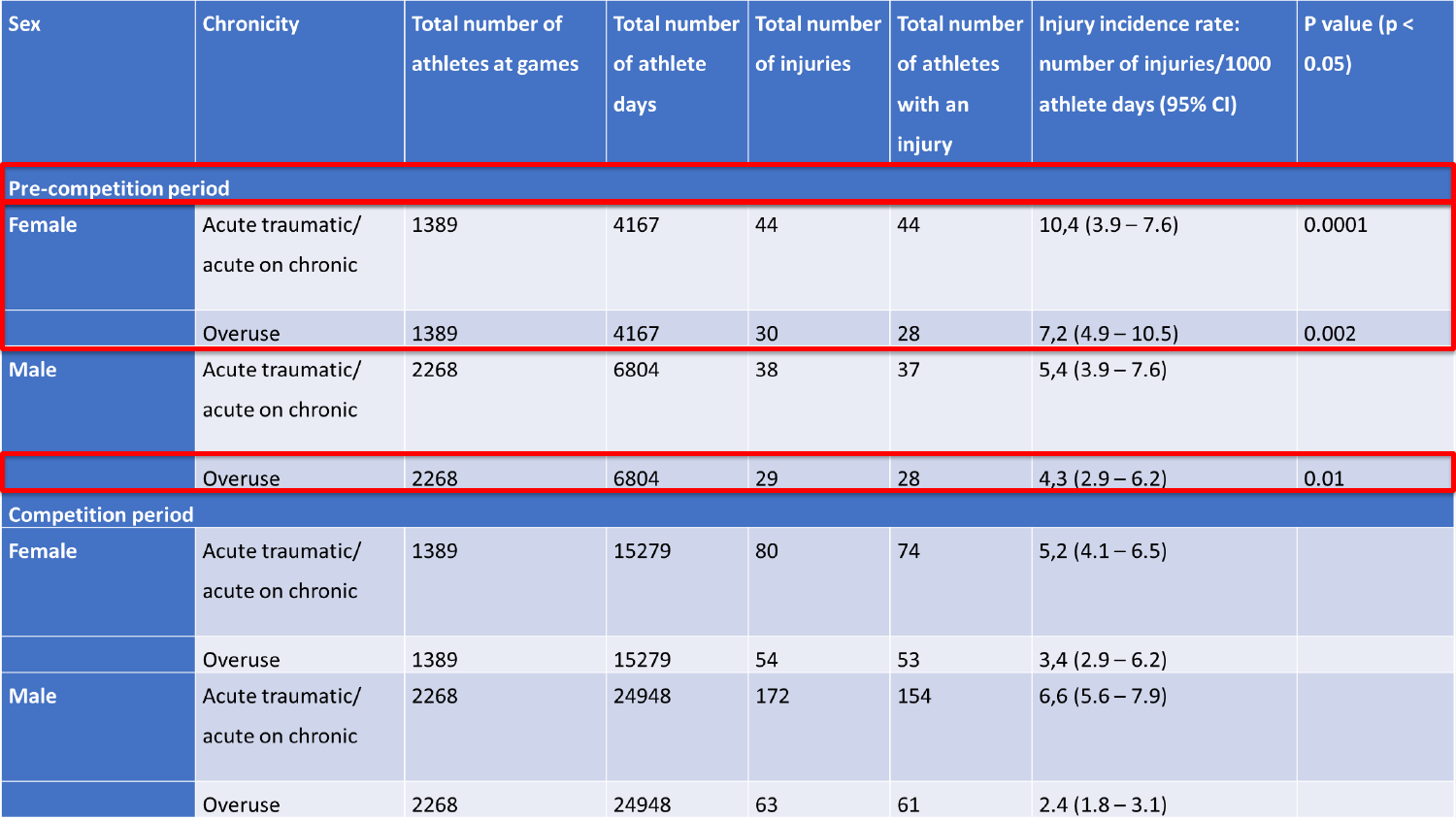| Age group of the              | <b>Chronicity of the</b> | <b>Total number of</b> | <b>Total number</b> | <b>Total number</b> | <b>Total number</b> | Injury incidence rate: | P value    |
|-------------------------------|--------------------------|------------------------|---------------------|---------------------|---------------------|------------------------|------------|
| athlete                       | injury                   | athletes at games      | of athlete          | of injuries         | of athletes         | number of              | (p < 0.05) |
|                               |                          |                        | days                |                     | with an             | injuries/1000 athlete  |            |
|                               |                          |                        |                     |                     | <b>injury</b>       | days (95% CI)          |            |
| <b>Pre-competition period</b> |                          |                        |                     |                     |                     |                        |            |
| Age 12 - 25                   | Acute traumatic/         | 996                    | 2988                | 19                  | 19                  | $6,2(4.0-9.8)$         |            |
|                               | acute on chronic         |                        |                     |                     |                     |                        |            |
|                               | overuse                  | 996                    | 2988                | 17                  | 14                  | $5,7(3.3 - 9.8)$       | 0.02       |
| Age 26 - 34                   | Acute traumatic/         | 1320                   | 3960                | 30                  | 30                  | $8,0(5.6-11.3)$        |            |
|                               | acute on chronic         |                        |                     |                     |                     |                        |            |
|                               | overuse                  | 1320                   | 3960                | 30                  | 19                  | $5,0(3.2 - 7.9)$       | 0.003      |
| Age 35 - 75                   | Acute traumatic/         | 1341                   | 4023                | 33                  | 32                  | $8,5(6.0-12.1)$        | 0.03       |
|                               | acute on chronic         |                        |                     |                     |                     |                        |            |
|                               | overuse                  | 1341                   | 4023                | 23                  | 23                  | $6,0(4.0-8.9)$         |            |
| <b>Competition period</b>     |                          |                        |                     |                     |                     |                        |            |
| Age 12 - 25                   | Acute traumatic/         | 996                    | 10956               | 55                  | 51                  | $4,9(3.7-6.5)$         |            |
|                               | acute on chronic         |                        |                     |                     |                     |                        |            |
|                               | overuse                  | 996                    | 10956               | 29                  | 27                  | $2,7(1.8-3.9)$         |            |
| Age 26 - 34                   | Acute traumatic/         | 1320                   | 14520               | 113                 | 99                  | $7,4(6.0-9.2)$         |            |
|                               | acute on chronic         |                        |                     |                     |                     |                        |            |
|                               | overuse                  | 1320                   | 14520               | 19                  | 30                  | $2,1(1.5-3.1)$         |            |
| Age 35 - 75                   | Acute traumatic/         | 1341                   | 14751               | 84                  | 78                  | $5,5(4.3-6.9)$         |            |
|                               | acute on chronic         |                        |                     |                     |                     |                        |            |
|                               | <b>OVALUSA</b>           | 1341                   | 14751               | 58                  | 57                  | $41(31 - 53)$          |            |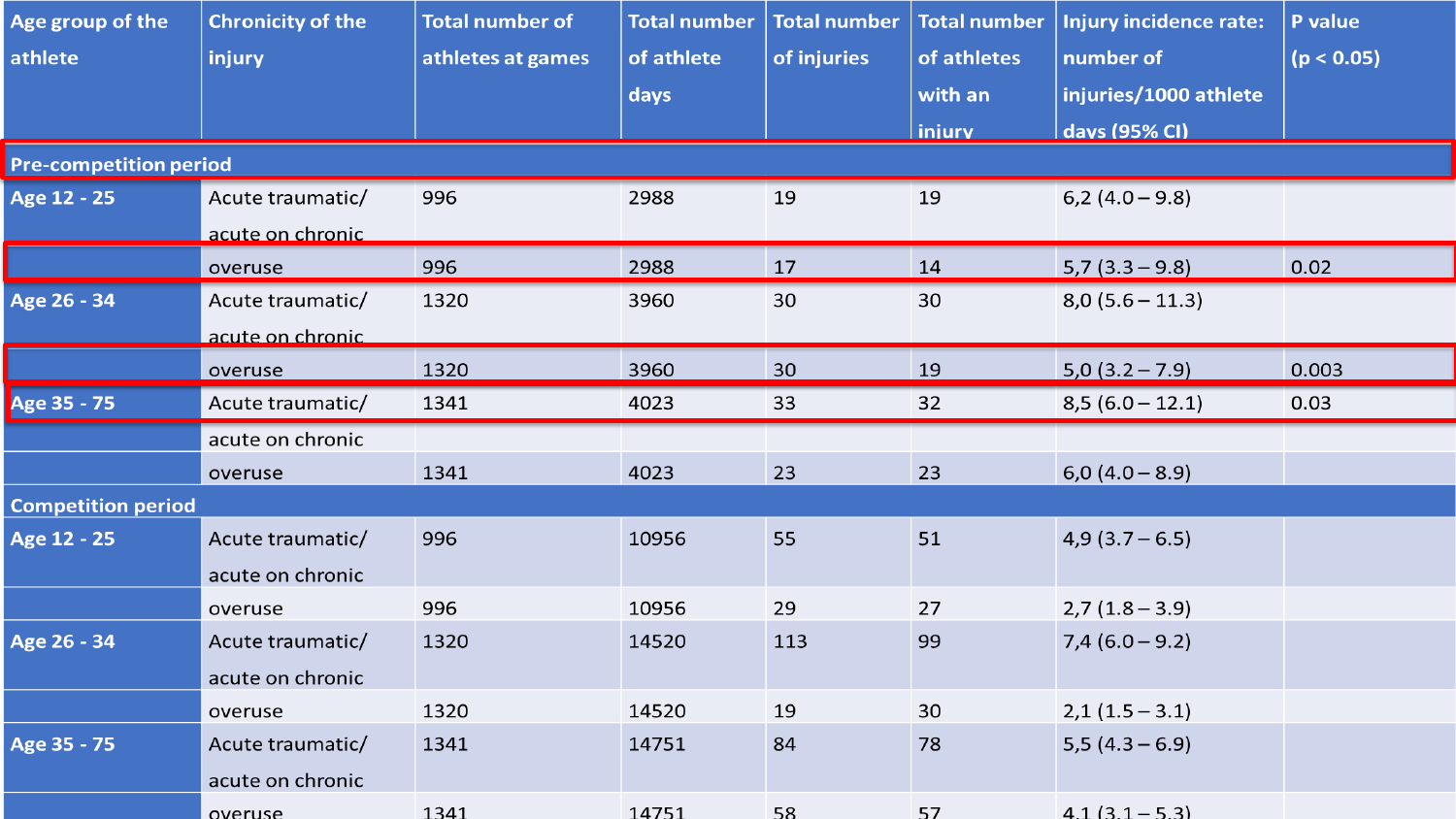# Pre-competition vs. Competition period injuries



## **Sex of the athlete**

**Age of the athlete**

#### **Female athletes**

Acute traumatic (IR 10.4 (95% CI 3.9 – 7.6)\* Chronic overuse (IR 7.2 (95% CI 4.9 – 10.5)\*

**Male athletes** Chronic overuse (IR 4.3 (95% CI 2.9 – 6.2)\*

\* P < 0.05 significantly different from **Competition Period**

**Aged 12 – 24 years** Chronic overuse (IR 5.7 (95% CI 3.3 – 9.8)\*

**Aged 25 – 34 years** Chronic overuse (IR 5.0 (95% CI 3.2 – 7.9)\*

## **Aged 35 – 75 years** Acute traumatic (IR 8.5 (95% CI 6.0 – 12.1)\*

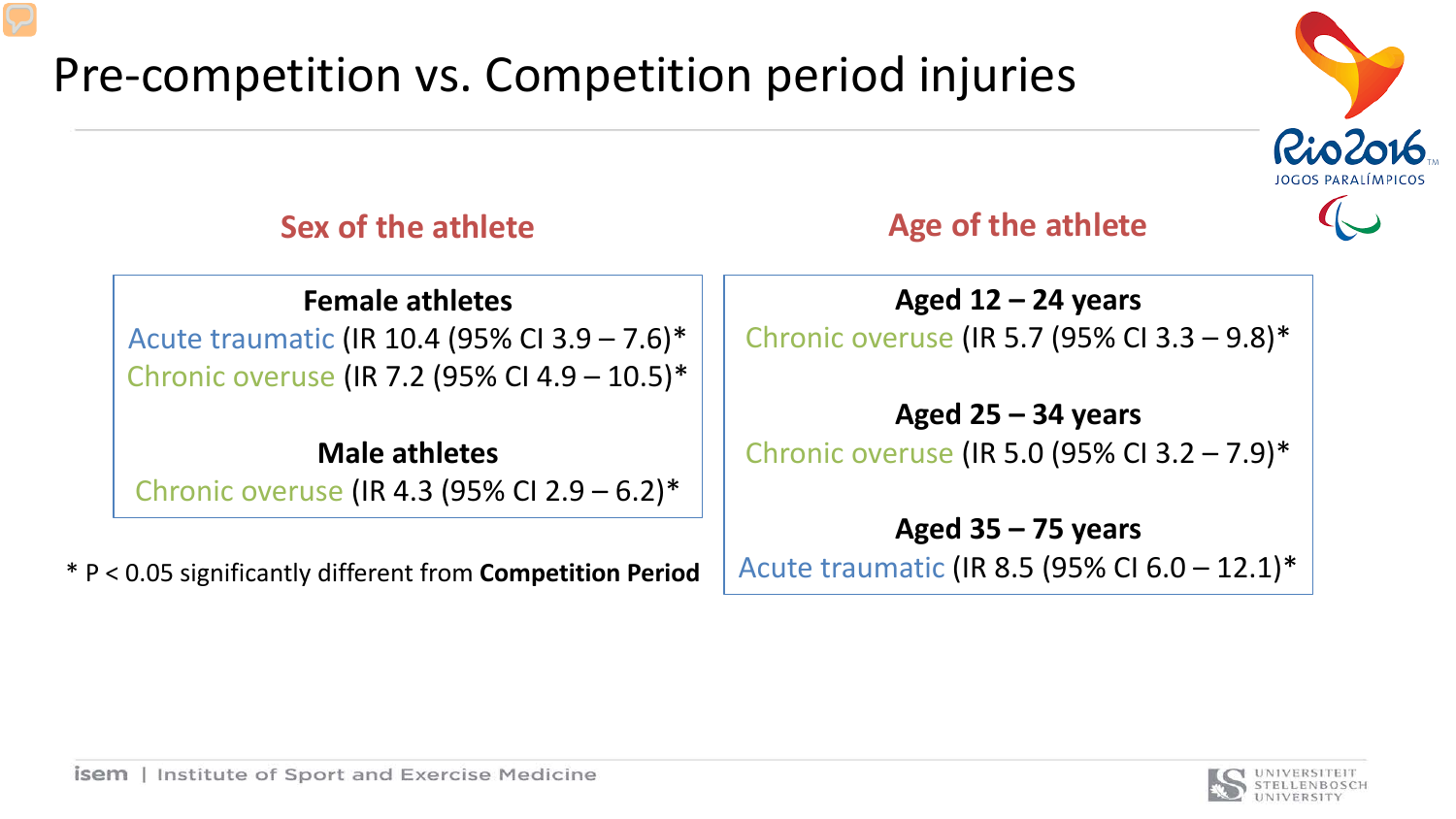



#### **High pre-competition injury rate**

- 267 slots Russian NPC
- 267 athletes given slots 23 Aug 7 Sept 2016
- Late preparation and higher chronic injury symptomology (flare-ups)

### **Chronic injuries brought into the Games setting**

- A significantly higher chronic overuse IR in both male and female athletes requires attention
- Women more at risk for chronic overuse injury
- Older athletes at risk for chronic injury
- Possible effect of stress going into the Games?

#### **Consistent with previous literature**

- Stress dysregulation more common in females
- Aging females more at risk due to rapid decline of gonadal hormones & higher allostatic load